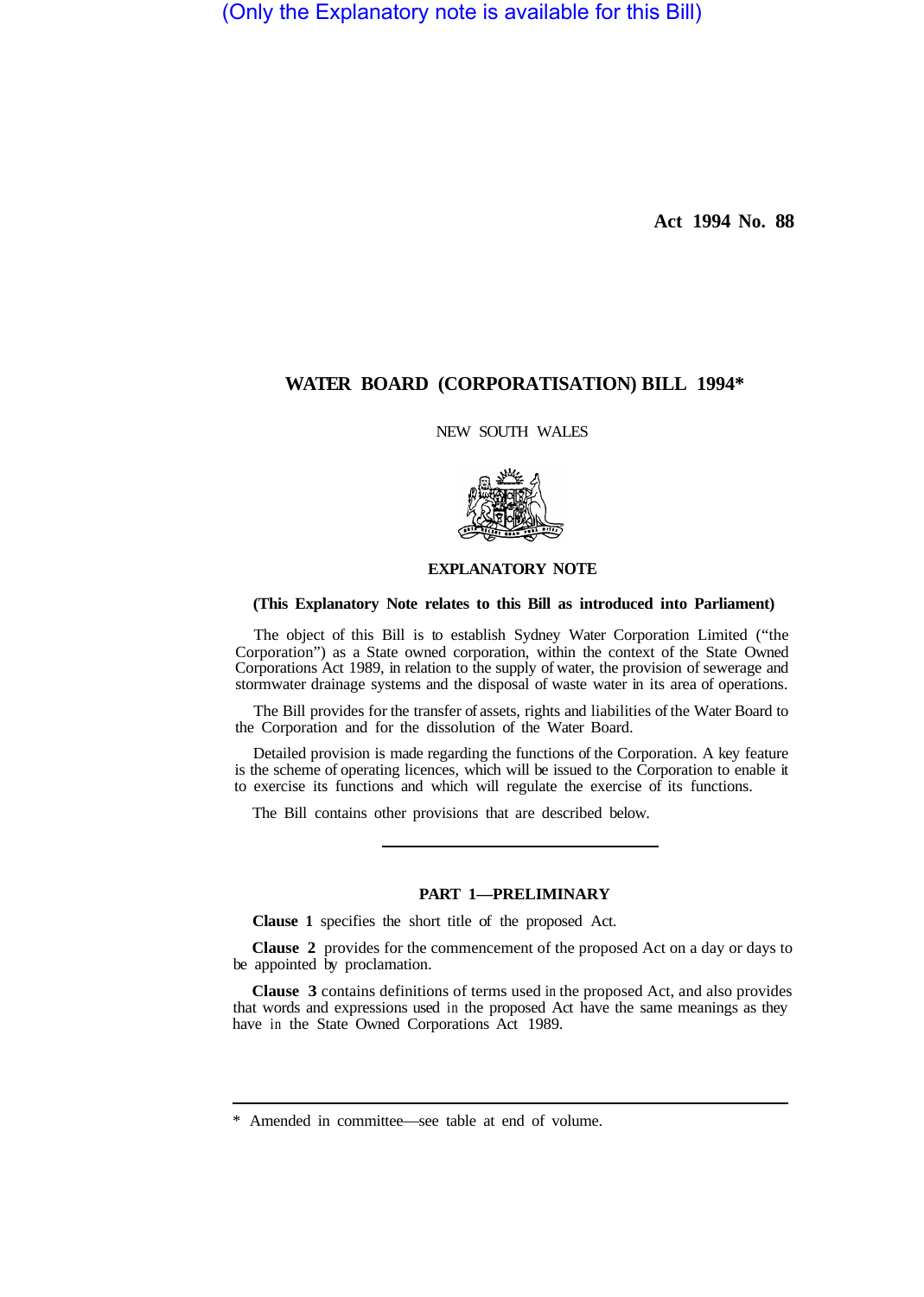#### **PART 2-ESTABLISHMENTOF STATE OWNED CORPORATION**

**Clause 4** provides for the insertion of the name of Sydney Water corporation Limited in Schedule 1 to the State Owned Corporations Act 1989. This action is contemplated by the State Owned Corporations Act, and has the effect of making the Corporation a SOC.

**Clause 5** prohibits the sale or disposal of shares in the Corporation to persons other than eligible Ministers.

**Clause 6** provides that the Premier may not nominate as a voting shareholder of the Corporation the Minister who has oversight of the provisions of the proposed Act dealing with any operating licence granted to the Corporation. If a Minister who is a voting shareholder becomes responsible for the administration of the relevant provisions, the Premier is required, as soon as practicable, to revoke the Minister's nomination as a voting shareholder of the Corporation.

## PART 3-TRANSFER OF ASSETS, RIGHTS AND LIABILITIES

**Clause 7** empowers the Minister to direct the transfer of the business undertaking of the Water Board to the Corporation. On the direction taking effect, the assets of the Water Board vest in the Corporation and the rights and liabilities of the Water Board become those of the Corporation.

**Clause 8** empowers the Minister to direct that specified assets, rights and liabilities be excluded from the business undertaking transferred to the Corporation. These are to be transferred instead to the Ministerial Holding Corporation constituted by the State Owned Corporations Act 1989 or another person nominated by the Minister on behalf of the Crown.

**Clause 9** empowers the Minister to direct the transfer, to the Corporation or a subsidiary of the Corporation, of other assets, rights or liabilities belonging to the State or an authority of the State and used by the Water Board.

#### **PART 4—AREA OF OPERATIONS**

**Clause 10** provides that the area of operations of the Corporation is the same as the area of operations of the Water Board immediately before its dissolution. Each operating licence is to describe in a schedule the area of operations, or the part of the area of operations, to which it relates.

The Governor may expand or reduce the area of operations by order and may specify in the order which systems or services the Corporation may carry out in the whole or any part of the area of operations as so varied.

The area of operations must not be reduced unless the Minister is satisfied that similar services to those provided by the Corporation in the area to be excised will be provided by a council, Hunter Water Corporation Limited, a public authority or a Water Supply Authority. Further, the area of operations must not be reduced, or expanded into the area within which a council, Hunter Water Corporation Limited, a public authority or a Water Supply Authority provides the same services as the Corporation, unless consultations have taken place between the Corporation and the other body concerning the proposed reduction or expansion and its implications.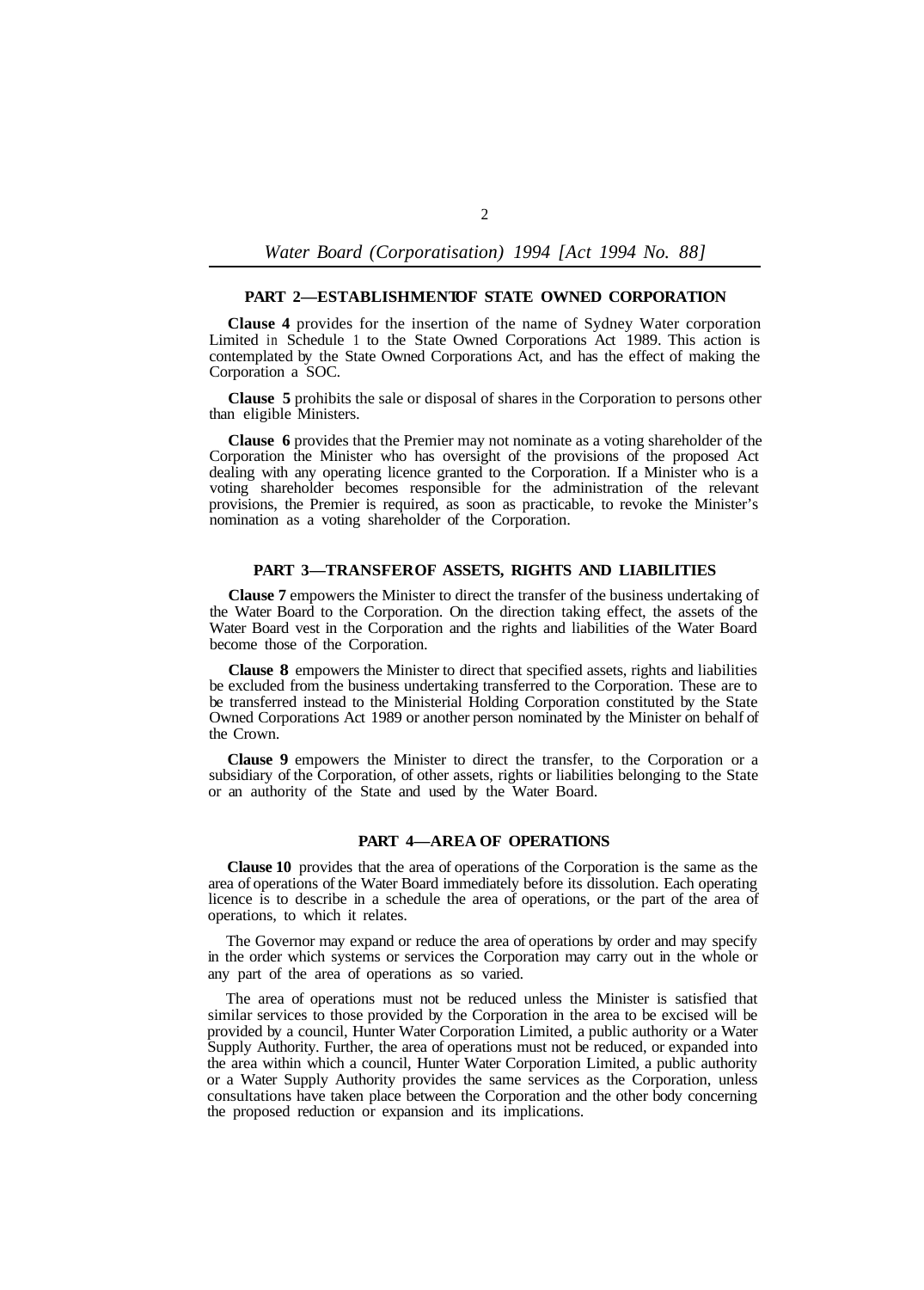**Clause 11** provides that an order made for the purposes of the Part may include provisions to facilitate the giving of effect to the order, such as provisions concerning the transfer of assets, staff and records.

# **PART 5—OPERATING LICENCES**

**Clause 12** states that the Governor may grant one or more operating licences to the Corporation to enable the Corporation, in the area of operations, to provide and maintain systems and services for:

- storing or supplying water; or
- providing sewerage services; or
- providing stormwater drainage services; or
- disposing of waste water.

Operating licences may enable the Corporation to provide all or any of the systems or services in the same or different parts of the area of operations.

While an operating licence is in force, the Corporation is authorised, on behalf of the Water Administration Ministerial Corporation and despite any provision of the Water Administration Act 1986, to exercise the right of the Water Administration Ministerial Corporation to the use and flow, and to the control, of water for the purposes mentioned above and the purposes of extraction and transportation of water.

**Clause 13** provides that an operating licence is subject to terms and conditions determined by the Governor. However, an operating licence must (except to the extent that the Governor otherwise directs in an order under clause 10) include terms or conditions requiring the Corporation:

- to provide, construct, operate, manage and maintain efficient, co-ordinated and commercially viable systems and services for supplying water, providing sewerage services and disposing of waste water; and
- to provide, operate, manage and maintain a stormwater drainage service within the capacity of the stormwater drainage service included in the business undertaking transferred to it; and
- to ensure that the systems and services meet quality and performance standards specified in the operating licence in relation to water quality, service interruptions, pricing and other matters determined by the Governor.

The requirement to provide, operate, manage and maintain a stormwater drainage service is not to be included in an operating licence if the Minister is satisfied that the service is provided by another appropriate body.

**Clause 14** provides that an operating licence must also include terms and conditions requiring the Corporation to establish and regularly consult with one or more Customer Councils appointed by it in relation to the provision of the systems and services.

**Clause 15** provides that an operating licence may only be amended in the manner specified in the operating licence. Provision is made for the tabling in Parliament of written notice of amendments to an operating licence and for the disallowance of amendments by either House of Parliament.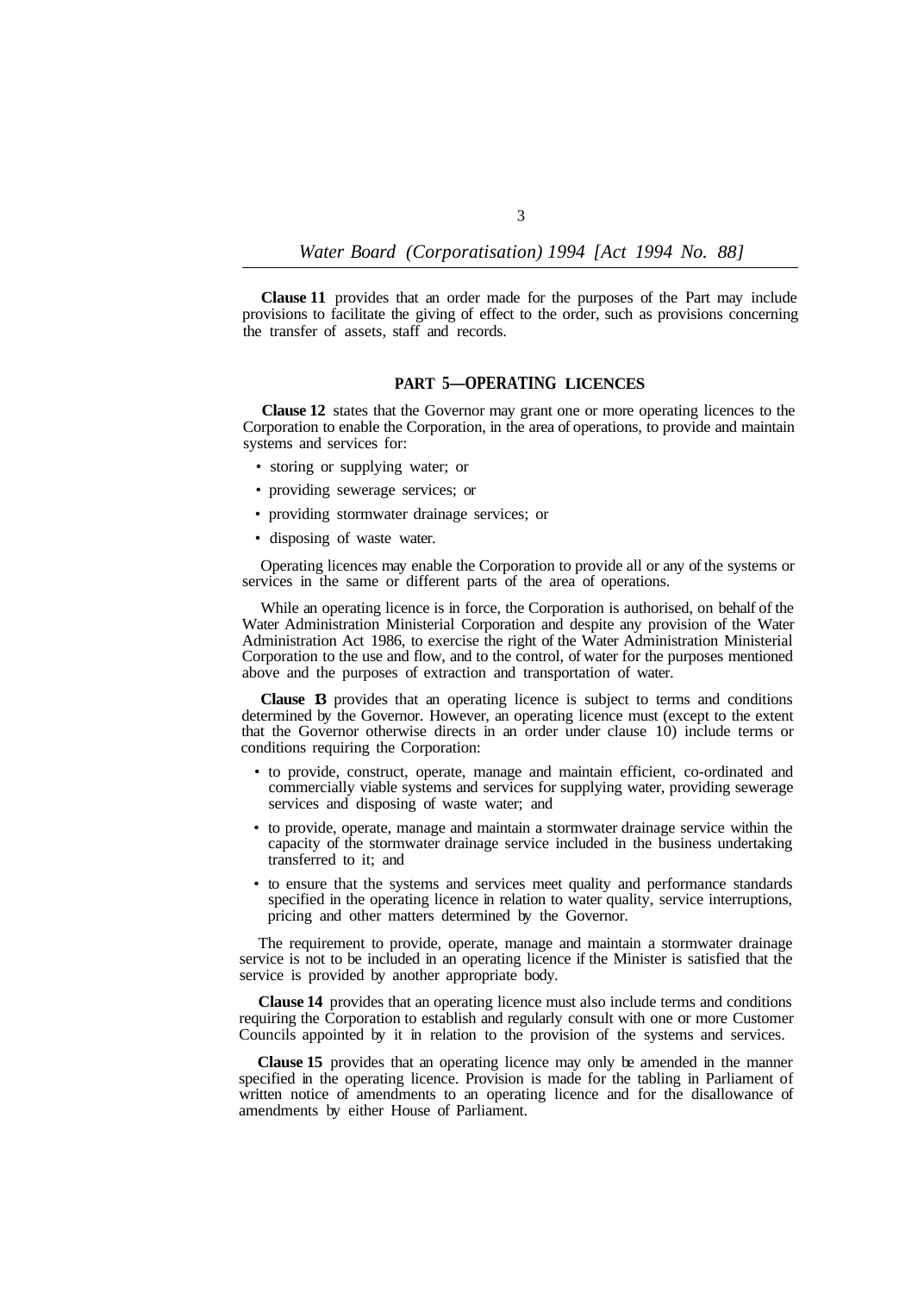**Clause 16** states that an operating licence is to be for a maximum of 5 years and may be renewed for a maximum of 5 years at a time.

**Clause 17** states that an operating licence applies to the whole or a part of the area of operations, as specified in the operating licence.

**Clause 18** provides that, if the Minister is of the opinion that the Corporation has contravened an operating licence, the Minister may require the Corporation to rectify the contravention within a specified time. If, in the opinion of the Minister, the Corporation contravenes an operating licence and whether or not a notice calling for rectification has been served, the Governor may direct that the Corporation be served with a letter of reprimand or pay a penalty (not exceeding \$1 million). The giving of a direction does not prevent the making of another direction by the Governor under the clause if the contravention continues or a fresh contravention occurs.

**Clause 19** deals with cancellation of an operating licence. A licence may be cancelled by the Governor only if

- there is an unauthorised cessation in the provision of services, or any of them, by the Corporation; or
- the Corporation is, in the opinion of the Minister, in material default in complying with the operating licence and has not, within the time specified by the Minister, either remedied the default or shown cause, in a manner satisfactory to the Minister, why the operating licence should not be cancelled; or
- the Corporation is insolvent; or
- the Corporation has been convicted on more than 3 occasions within 12 months of criminal offences punishable by a fine of at least \$10,000 or, if the Corporation were a natural person, penal servitude or imprisonment for 12 months or more.

If an operating licence is cancelled, the Governor may, by order, vest in the Crown or another person the assets and rights of the Corporation that will enable the Crown or other person to provide immediately the services covered by the operating licence, or any of them, for the benefit of the Corporation's customers. The order may make provision for the Crown or another person to assume liabilities of the Corporation or for the Crown to pay the whole or any part of the Corporation's liabilities.

# **PART 6—PROVISIONS RELATING TO THE CORPORATION**

# **Division l—Objectives of Corporation**

**Clause 20** sets out the principal objectives of the Corporation. These are as follows:

- (a) in accordance with section 8 of the State Owned Corporations Act 1989, to be a successful business with the aims described in the clause;
- (b) to protect the environment by conducting its operations under any operating licence with reference to the principles of ecologically sustainable development enumerated in section 6 (2) of the Protection of the Environment Administration Act 1991;
- (c) to protect public health by supplying safe drinking water in compliance with the requirements of any operating licence.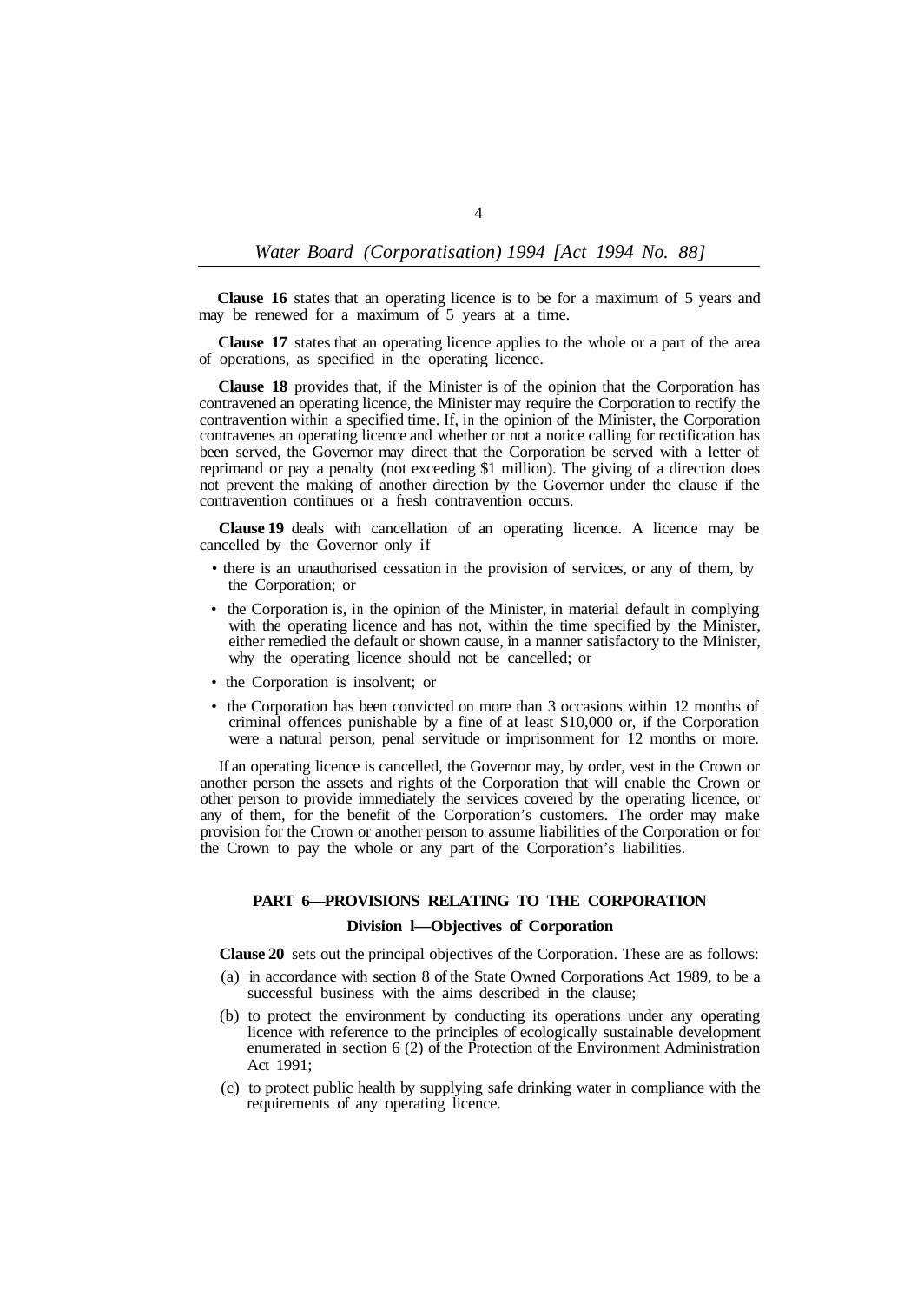#### **Division 2—Provisions relating to works**

**Clause 21** provides that the Corporation owns all works that it installs in or on land or in water and all works in or on land or in water that are vested in or transferred to it (whether or not it owns the land). The Corporation is empowered to maintain and manage its works in a manner that will ensure that the works operate efficiently. The Corporation may sell or otherwise deal with its works.

**Clause 22** provides that authorised persons may enter land on behalf of the Corporation for any of the purposes specified in the clause.

**Clause 23** provides for the issue of certificates of authority for the purposes of the proposed Act. The Minister may, by order, impose conditions or restrictions on certificates of authority.

**Clause 24** makes provision as to the manner in which a power to enter land may be exercised.

**Clause 25** provides that, if damage is caused in the exercise of functions under the Division, compensation is to be provided and may be made by reinstatement, repair, construction of works or payment. If a sewer is installed, compensation is payable only in specified circumstances.

**Clause 26** confers power on the Corporation to open the surface of a public road or public reserve subject to conditions such as restoration and removal of rubbish.

**Clause 27** specifies the procedure to be adopted by the Corporation if it wishes to alter the position of anything in or under a public road that does not belong to the Corporation and is used as a conduit for a substance, energy or signals.

**Clause 28** provides that land in or on which a work of the corporation is installed is taken to be the subject of a covenant in favour of the Corporation under which the owner of the land from time to time must ensure, among other things, that the work and its operation are not interfered with. Persons must not place structures in a manner that interferes with the operation of the Corporation's works and are liable to compensate the Corporation for loss or damage that results if they do so.

**Clause 29** specifies other circumstances in which persons involved in causing damage to the Corporation's works are liable to compensate the Corporation.

**Clause 30** deals with the procedure to be followed if interference to works is caused by trees.

### **Division 3—Acquisition of land**

**Clause 31** provides that the Corporation may acquire land by compulsory process under the Land Acquisition (Just Terms Compensation) Act 1991 for the purposes of the proposed Act. The Corporation cannot give a proposed acquisition notice under the Land Acquisition (Just Terms Compensation) Act 1991 without the Minister's approval.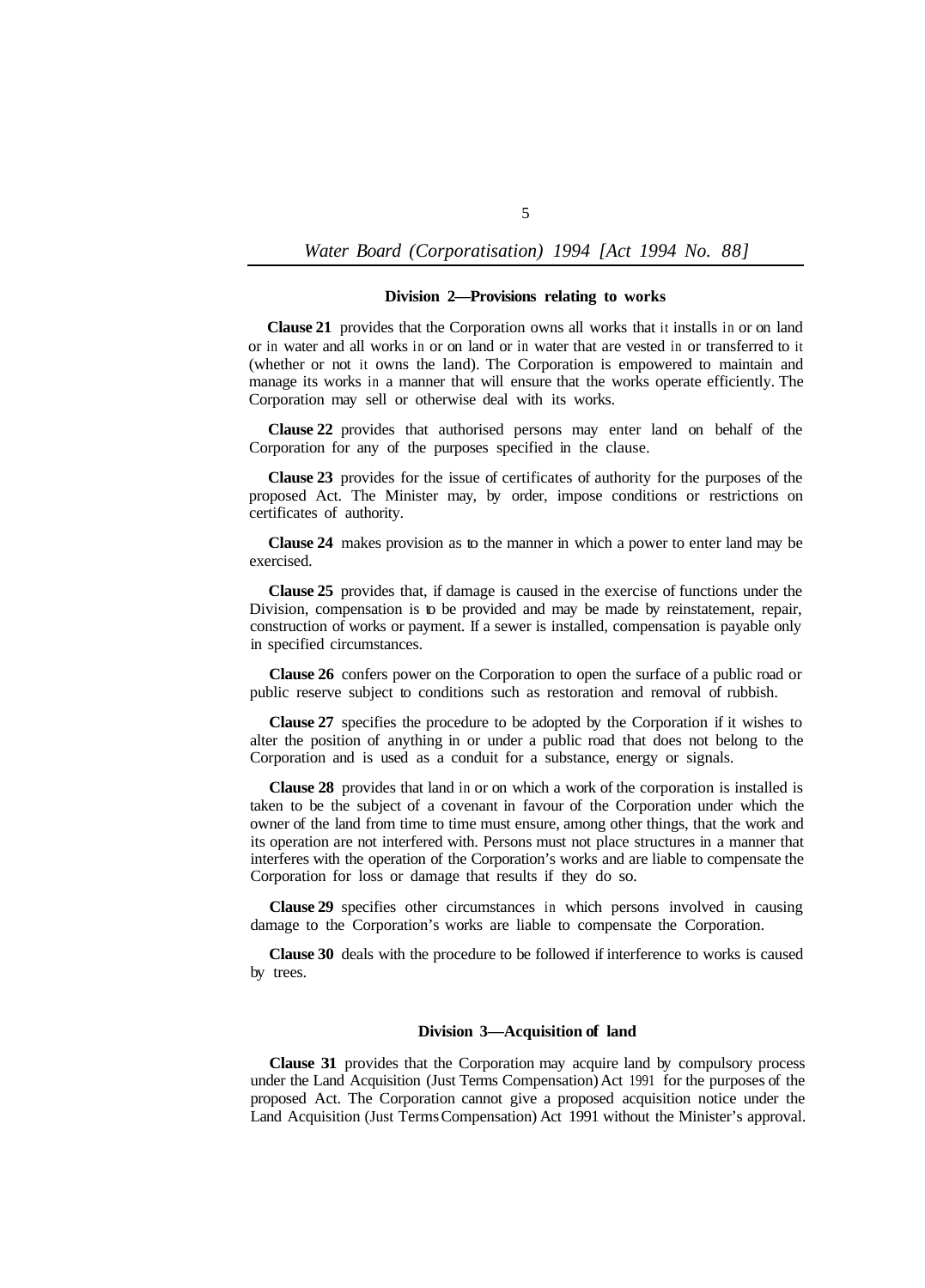*Water Board (Corporatisation) 1994 [Act 1994 No. 88]* 

#### **Division 4—Offences**

**Clause 32** creates offences relating to the illegal use or diversion of water.

**Clause 33** prohibits discharge of any substance into a work owned by the Corporation without its written agreement or otherwise than in accordance with a customer or other contract or arrangement.

**Clause 34** provides that prosecution or conviction of a person for an offence against the proposed Act does not limit other rights of the Corporation in relation to such matters as the recovery of damages or expenses incurred because of the offence.

**Clause 35** provides that certain persons involved in the commission of an offence against the proposed Act are themselves guilty of an offence and liable to the same penalty as the principal offender.

**Clause 36** provides for proceedings for an offence against the proposed Act to be taken before a Local Court or the Supreme Court in its summary jurisdiction. Such proceedings may only be taken within 12 months after an offence is committed.

# **Division 5—Customer contracts**

**Clause 37** requires the initial terms and conditions of a customer contract relating to the provision by the Corporation of water supply and sewerage services to customers to be set out in an operating licence or licences. The terms and conditions, or a summary of them, must be published in a daily newspaper circulating in the area of operations, and must include particulars of the Corporation's contract charges or the manner of their calculation (except to the extent that the contract charges relate to a government monopoly service within the meaning of the Government Pricing Tribunal Act 1992).

**Clause 38** provides that an owner of land connected to a water or sewer main owned by the Corporation is taken to have entered into a customer contract with the Corporation for the provision of services on the terms and conditions set out in the operating licence or licences, as varied from time to time in accordance with clause 42. In addition, if a customer contract contains provisions as to the imposition and payment of availability charges or stormwater drainage charges (as to which, see notes on clauses 47 and 48 below), a person by whom those charges are payable is also taken to have entered into a customer contract. A customer contract is not unjust, unconscionable, harsh or oppressive for the purposes of any law.

**Clause 39** provides that an owner of land is not to be taken to have entered into a customer contract under clause 38 'in respect of an unauthorised water or sewer main connection.

**Clause 40** provides that Division 5 does not apply to a contract or other arrangement the terms and conditions of which have been specifically agreed to by a customer and the Corporation or by a person and a Water Supply Authority.

**Clause 41** provides that the jurisdiction of a consumer claims tribunal under the Consumer Claims Tribunals Act 1987 extends to the hearing and determination of claims relating to the provision of services by the Corporation under a customer contract.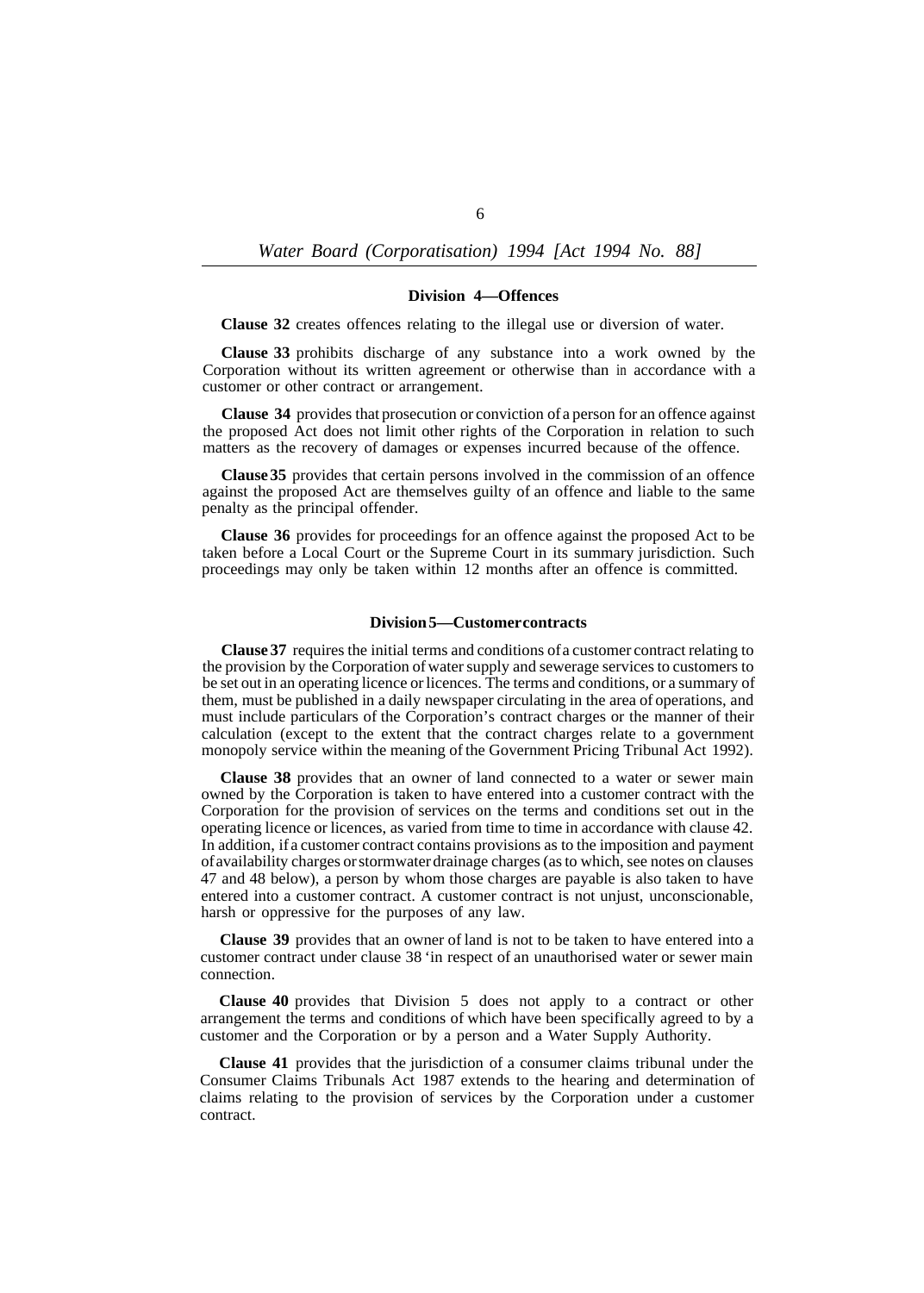**Clause 42** states that the Corporation may, with the Governor's approval, vary the terms and conditions of a customer contract by notice published in a daily newspaper circulating in the Corporation's area of operations at least 6 months before the variation takes effect or within a shorter period approved by the Minister. A copy of the notice is to be given to customers with the next account for service charges issued after the publication date. The clause does not apply to a variation of the level of fees or charges which is in accordance with a determination of the Government Pricing Tribunal.

#### **Division 6—Fees and charges**

**Clause 43** provides that the Corporation may impose fees and charges for services or things provided by it, including availability charges and stormwater drainage area charges. Fees and charges may be fixed by reference to any factors or combination of factors, such as the nature of the service or thing provided, the place where it is provided, usage or estimated usage of the service or thing, land value, land size or any other factor specified in an operating licence or prescribed by the regulations.

Fees and charges may be imposed by customer contracts or other means. However, fees and charges imposed by a customer contract can only be altered in accordance with the contract or as permitted by the relevant operating licence. Further, compulsory fees and charges may only be imposed by a customer contract (except to the extent that an operating licence or the regulations otherwise permit).

An operating licence may regulate the imposition of fees and charges and may specify, among other things, the fees and charges that may or may not be imposed. An operating licence may require the Corporation to fix fees or charges on a basis that is consistent with that employed by the Water Board before the transfer of the business undertaking or on some other basis stipulated in the operating licence.

The proposed section has effect subject to the Government Pricing Tribunal Act 1992.

**Clause 44** provides that a new owner of land is liable for contract charges unpaid by the owner's predecessor in title as if the new owner had been a party to a customer contract with the Corporation for provision of the services to which the unpaid charges relate.

**Clause 45** permits an occupier of land to pay outstanding contract charges, availability charges or stormwater drainage area charges if not paid by the owner of the land and to recover the amount involved from the owner or to deduct it from the rent or licence or other occupation fee payable to the owner.

**Clause 46** provides that, after the transfer of the business undertaking to the Corporation, fees or charges imposed by the Corporation are not to be a charge on the land to which they relate unless otherwise provided by the proposed Act.

**Clause 47** provides that the Corporation may and, if required by an operating licence must, require an owner of land to which a water **or** sewer main is available but is not connected to pay an availability charge in relation to the land. Despite clause 46, an availability charge is a charge on the land to which it relates. An operating licence may require the Corporation to stop imposing availability charges.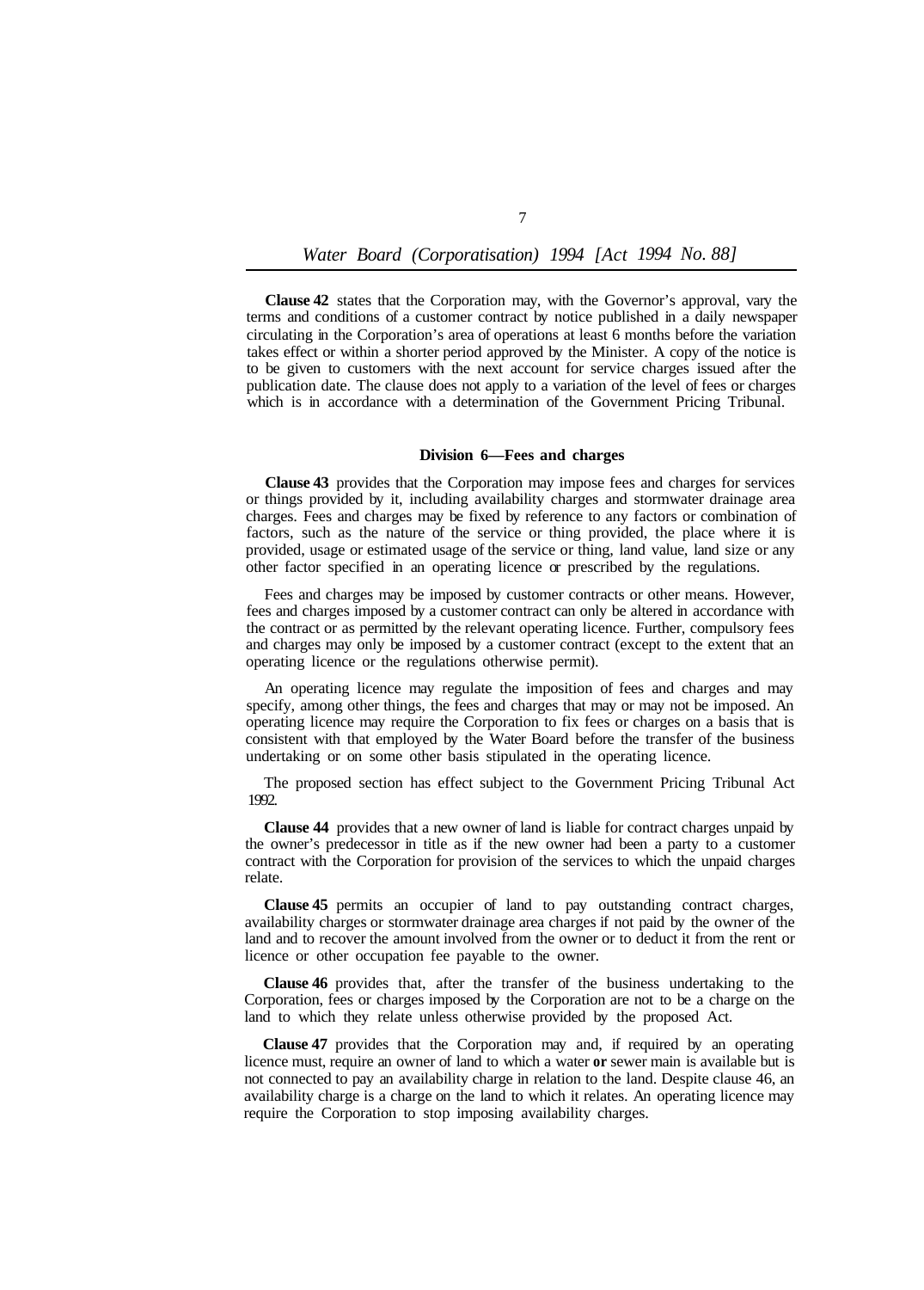**Clause 48** provides for the declaration of stormwater drainage areas. The Corporation may, and if required by an operating licence must, make and levy stormwater drainage area charges on owners of land in stormwater drainage areas in the area of operations. Despite clause 46, a stormwater drainage area availability charge is a charge on the land to which it relates.

**Clause 49** requires the Corporation, on the making of applications to it, to certify whether any amounts payable to it in relation to particular land have been paid and, if not, to state the amount owing and whether or not it is charged on the land.

**Clause 50** provides that the Corporation may not levy service charges on land that is described in Part l of Schedule 1 to the proposed Act unless it is land described in Part 2 of that Schedule. This continues the service charge exemptions under the Water Board Act 1987.

**Clause 51** provides that the Corporation may enter into special arrangements with the Valuer-General (but not in contravention of an operating licence) for the provision of valuations for the purposes of the proposed Act. An operating licence may require the Corporation to terminate or vary any such special arrangement.

# **Division 7—Development**

**Clause 52** contains definitions of certain terms used in the Division.

**Clause 53** describes compliance certificates that may be issued by the Corporation in relation to development.

**Clause 54** provides that an approval given in relation to land in the area of operations may be subject to a condition that a compliance certificate be obtained from the Corporation. Nothing in the clause affects the imposition of conditions on approvals under the Environmental Planning and Assessment Act 1979 or any other Act.

**Clause 55** provides for the making of applications for compliance certificates by developers.

**Clause 56** makes provision for the grant of compliance certificates by the Corporation. Before granting a compliance certificate, the Corporation may serve a notice under clause 57 on the developer and require compliance with that notice.

**Clause 57** provides that a notice served under the clause may require the developer concerned, before an application for a compliance certificate is dealt with, to do any one or more of the following:

(a) to pay an amount, assessed by the Corporation, to cover the whole or part of relevant costs (as defined in clause 58) of certain works and systems;

(b) to enter into one or more agreements providing for one or more of the following:

- (i) the payment of such an amount to the Corporation;
- (ii) the construction, or the construction and manner of construction, of specified works;
- (iii) the transfer of works to the Corporation;
- (c) to provide security for due performance of an agreement;
- (d) to attend to additional or ancillary matters to give effect to any one or more of the above.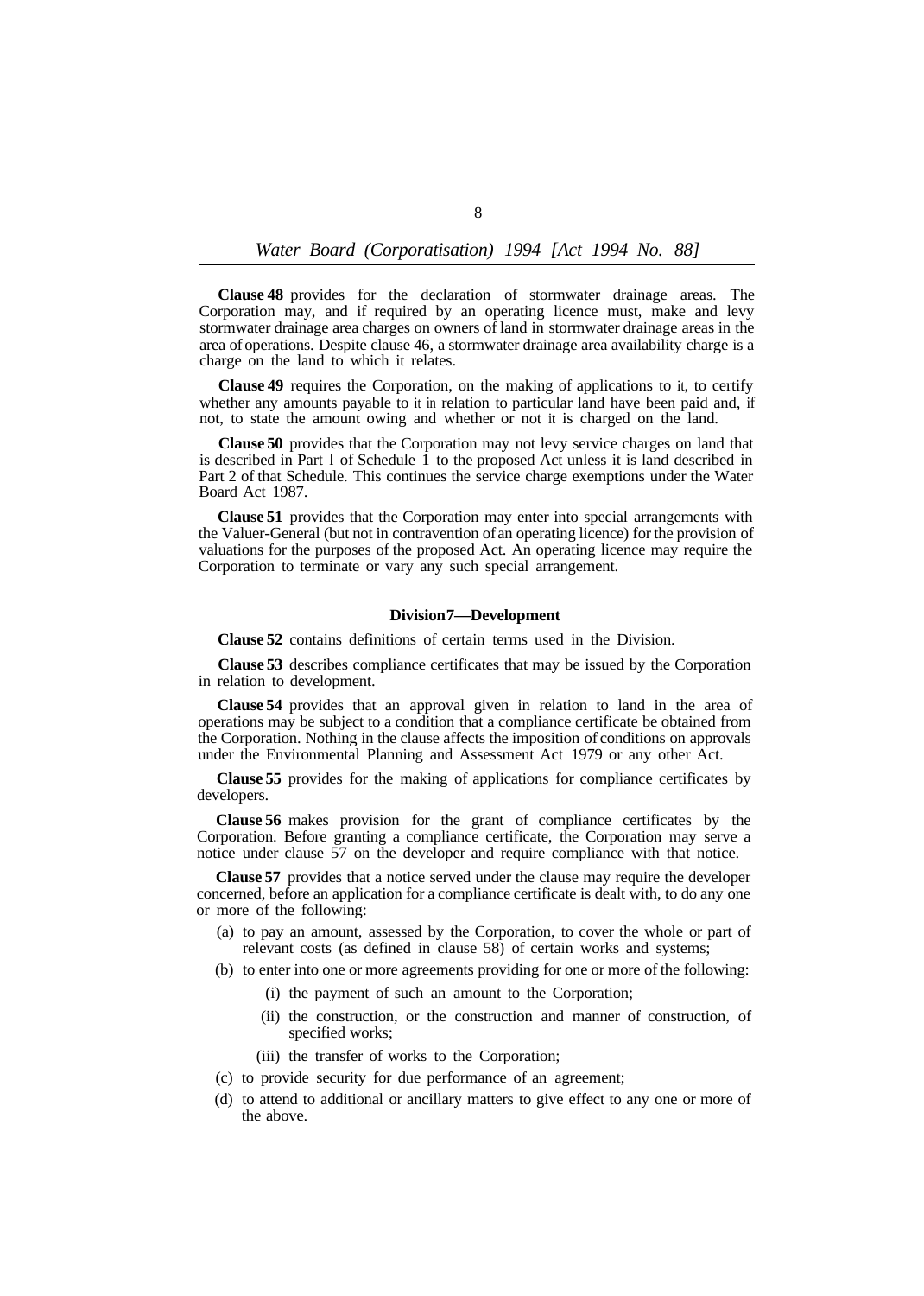The clause has effect subject to the Government Pricing Tribunal Act 1992.

**Clause 58** describes the meaning of relevant costs for the purposes of clause 57.

**Clause 59** provides that compliance certificates may be issued unconditionally or subject to conditions.

**Clause 60** provides that compliance certificates may be issued progressively in relation to the stages of a development.

**Clause 61** requires consent authorities (except in specified circumstances) to notify the Corporation of development applications or building applications relating to the area of operations or a special area that may increase the demand for water or removal of waste water or that may damage or interfere with the Corporation's works or operations or with the quality of water from which it draws its supply in a special area. The consent authority must have regard to any submissions made by the Corporation when deciding whether to consent to an application or to attach conditions to it.

**Clause 62** provides for the recovery by the Corporation of money owing to it as the result of the service of a notice under clause 57.

#### **Division 8—Special areas**

**Clause 63** defines **"joint sponsors"** (being the Director-General of National Parks and Wildlife, the Director-General of the Department of Conservation and Land Management and the Corporation) and **"public agency"** for the purposes of the Division.

**Clause 64** enables the Governor, on the Minister's recommendation, by order to declare an area of land (for example, a catchment area) to be a special area. The Minister may not recommend the making of such an order unless the Minister is satisfied that the making of the order is necessary to protect the quality of stored waters or to maintain the ecological integrity of the land involved, consistent with fulfilment of the Corporation's obligations under any operating licence, or both.

**Clause 65** provides that the Corporation must not dispose of any land in a special area that it owns or is vested in it unless to or in favour of a statutory body or as authorised by an Act of Parliament. A transitional provision in Schedule 8 protects the position of persons who have existing arrangements with the Water Board involving dealings with land in special areas.

**Clause 66** provides that the approval of the Corporation must be obtained to any action proposed to be taken under the Crown Lands Act 1989 in relation to a special area. It also gives the Corporation, in relation to a special area, the same powers as a manager of a reserve trust under that Act.

**Clause 67** requires notice to be given to the Corporation, and enables the Corporation to make representations, if powers are to be exercised by a public agency in a special area.

**Clause 68** provides for the making of regulations in relation to special areas.

**Clause 69** provides for the preparation and submission to the Minister of plans of management for each special area by the joint sponsors.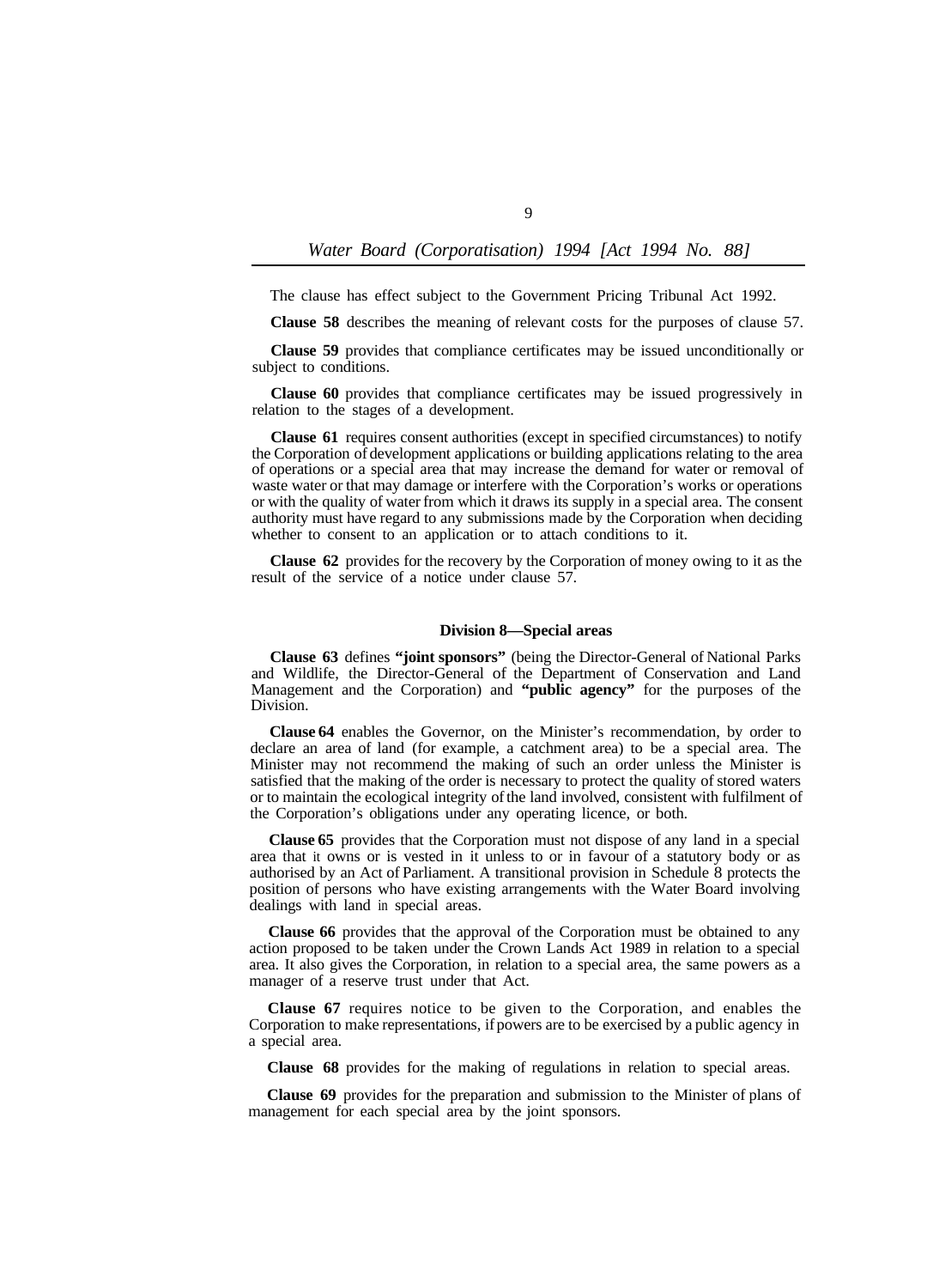**Clause 70** requires the Corporation to carry out and give effect to a plan of management adopted under the proposed Act for a special area.

#### **Division 9—Controlled areas**

**Clause 71** enables the Governor, on the Minister's recommendation, by order to declare an area of land to be a controlled area. An order applies only while the land concerned is owned by or vested in the Corporation. Certain lands referred to in Schedule 1 to the Water Board (Special Areas) Regulation 1989 immediately before the commencement of the clause (namely, Prospect Reservoir and surrounding land and certain land in or on which water transfer structures such as tunnels, pipelines, water mains and drainage tunnels are located) are taken to be controlled areas for the purposes of the proposed Act.

**Clause 72** provides for the making of regulations in relation to controlled areas.

#### **Division 10—Activities outside area of operations**

**Clause 73** provides that, if an operating licence has been issued to the Corporation, the Corporation can exercise, outside the area of operations, on behalf of the Water Administration Ministerial Corporation and despite any provision in the Water Administration Act 1986, the right of the Water Administration Ministerial Corporation to the use and flow, and to the control, of water. This right may be exercised only for the purposes specified in the clause.

#### **Division 11—Other matters**

**Clause 74** provides that the Corporation may enter into contracts or arrangements with other persons for the provision of systems or services covered by an operating licence. Any such person may, for the purposes covered by the contract or arrangement, exercise on behalf of the Water Administration Ministerial Corporation and despite any provision in the Water Administration Act 1986, the right of the Water Administration Ministerial Corporation to the use and flow, and to the control, of water.

# **PART 7-MISCELLANEOUS**

**Clause 75** provides that a reference to a company by a specified name (such as Sydney Water Corporation Limited) includes references to the company under a changed name.

**Clause 76** provides for the alteration of Schedule 2 to the State Owned Corporations Act 1989 (so far as the board of the Corporation is concerned) in the manner set out in Schedule 2 to the proposed Act.

**Clause 77** provides for the alteration of Schedule 3 to the State Owned Corporations Act 1989 (so far as subsidiaries are concerned) in the manner set out in Schedule 3 to the proposed Act.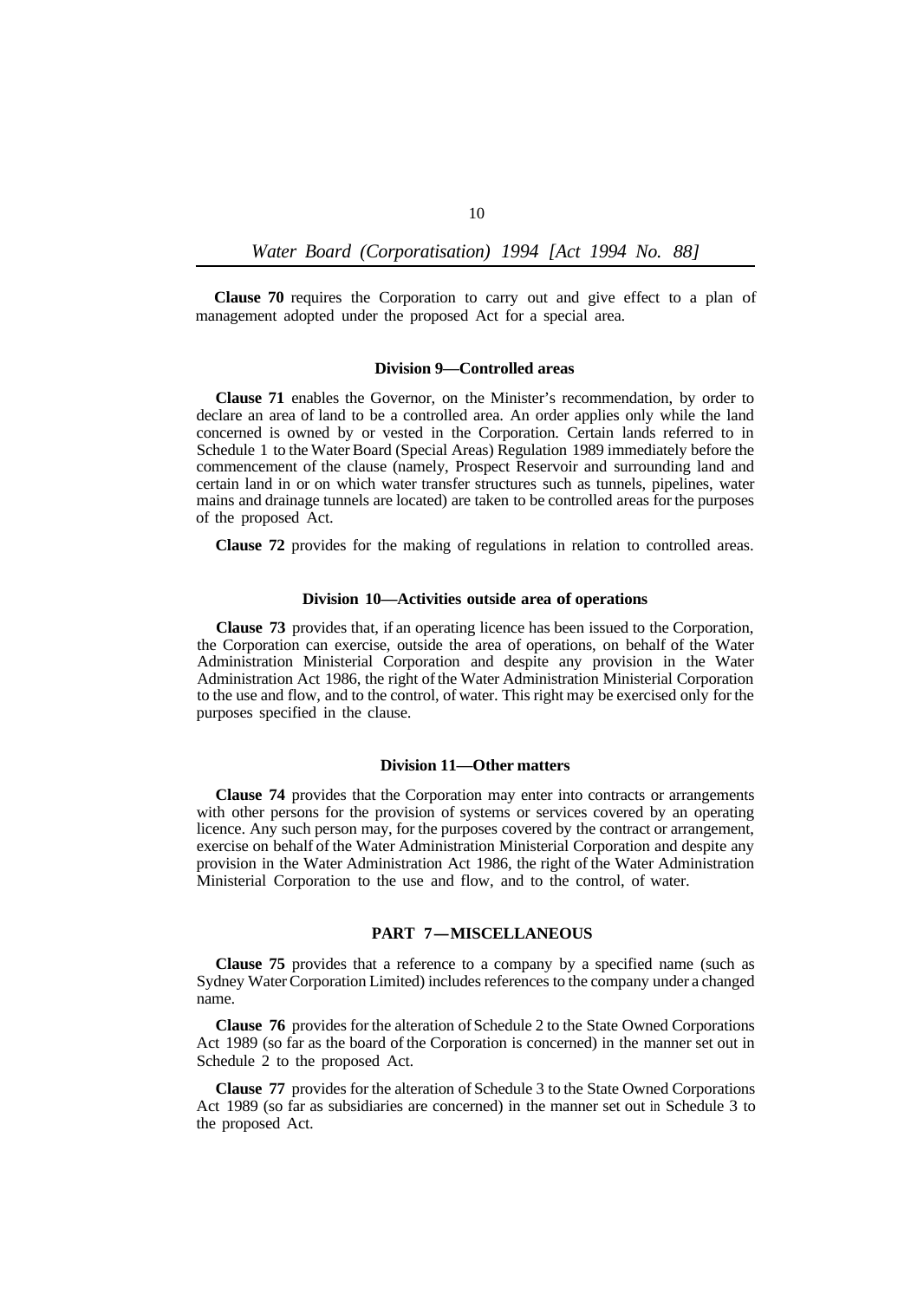**Clause 78** declares that the Water Board is an authority to which Schedule 4 to the State Owned Corporations Act 1989 applies so as to provide protection of superannuation and other entitlements of eligible employees. This declaration is contemplated by clause 1 of the Schedule. Provision is also made as to protection of unbroken service with the Corporation that is continuous with service with the Water Board for the purposes of the Transferred Officers Extended Leave Act 1961.

**Clause 79** provides that the proposed Act binds the Crown.

**Clause 80** prohibits persons who do not hold appropriate licences, supervisor certificates or certificates of registration, or who are not appropriately supervised, from doing any water supply, sewerage or stormwater drainage work that is to be connected with works owned by the Corporation. This offence attracts a maximum penalty of 100 penalty units (currently, \$10,000). The prohibition does not apply to employees of the Corporation carrying out work on its behalf or to any other person the Corporation authorises to carry out the work. Regulations may be made under the proposed Act concerning the performance of such work.

**Clause 81** makes provision as to the service of notices under the proposed Act.

**Clause 82** specifies that the Corporation must comply with the requirements of Schedule 4 to the proposed Act as to the annual report of its operations in addition to meeting relevant requirements of the State Owned Corporations Act 1989 and the Corporations Law concerning annual reports.

**Clause 83** provides that the Freedom of Information Act 1989 applies to the Corporation and any subsidiaries of the Corporation as if they were public authorities.

**Clause 84** provides that, despite the State Owned Corporations Act 1989, section 23 of the Independent Commission Against Corruption Act 1988 (dealing with power to enter public premises) applies to the Corporation and its subsidiaries and to persons who are public officials because of their connection with the Corporation or its subsidiaries.

**Clause 85** empowers the Governor-in-Council to make regulations for the purposes of the proposed Act.

**Clause 86** repeals the Water Board Act 1987 and all regulations and by-laws under that Act and the Metropolitan Water, Sewerage, and Drainage Act 1924 except as provided in Schedule 8.

**Clause 87** is a formal provision giving effect to the amendments to the Government Pricing Tribunal Act 1992 set out in Schedule 5.

**Clause 88** is a formal provision giving effect to the amendments of Acts set out in Schedule 6.

**Clause 89** is a formal provision giving effect to the amendments of regulations set out in Schedule 7.

**Clause 90** is a formal provision giving effect to the savings, transitional and other provisions in Schedule 8.

**Clause 91** provides for the review of the proposed Act within 5 years after its commencement.